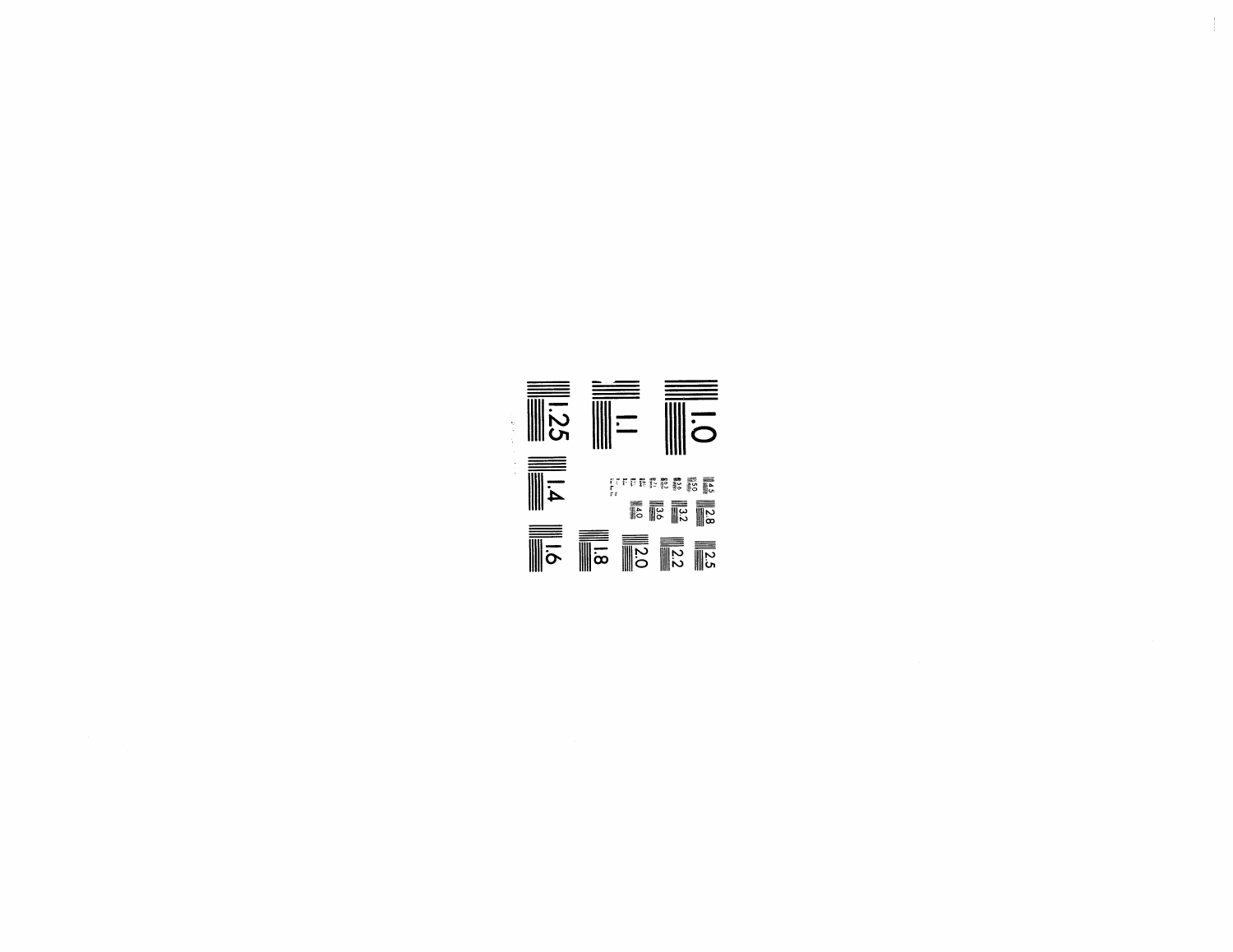$\mathcal{A}(\mathcal{A})$  and  $\mathcal{A}(\mathcal{A})$  $\sim 10^{11}$  km  $^{-1}$  $\sim 10^{-1}$ 

 $\label{eq:2.1} \begin{split} \mathcal{L}_{\text{max}}(\mathbf{r},\mathbf{r}) & = \mathcal{L}_{\text{max}}(\mathbf{r},\mathbf{r}) \\ & = \mathcal{L}_{\text{max}}(\mathbf{r},\mathbf{r}) + \mathcal{L}_{\text{max}}(\mathbf{r},\mathbf{r}) \\ & = \mathcal{L}_{\text{max}}(\mathbf{r},\mathbf{r}) + \mathcal{L}_{\text{max}}(\mathbf{r},\mathbf{r}) \\ & = \mathcal{L}_{\text{max}}(\mathbf{r},\mathbf{r}) + \mathcal{L}_{\text{max}}(\mathbf{r},\mathbf{r}) \\ & = \mathcal{L$ 

 $\label{eq:2} \frac{1}{\sqrt{2}}\sum_{i=1}^n\frac{1}{\sqrt{2}}\sum_{i=1}^n\frac{1}{\sqrt{2}}\sum_{i=1}^n\frac{1}{\sqrt{2}}\sum_{i=1}^n\frac{1}{\sqrt{2}}\sum_{i=1}^n\frac{1}{\sqrt{2}}\sum_{i=1}^n\frac{1}{\sqrt{2}}\sum_{i=1}^n\frac{1}{\sqrt{2}}\sum_{i=1}^n\frac{1}{\sqrt{2}}\sum_{i=1}^n\frac{1}{\sqrt{2}}\sum_{i=1}^n\frac{1}{\sqrt{2}}\sum_{i=1}^n\frac{1$ 

Of 1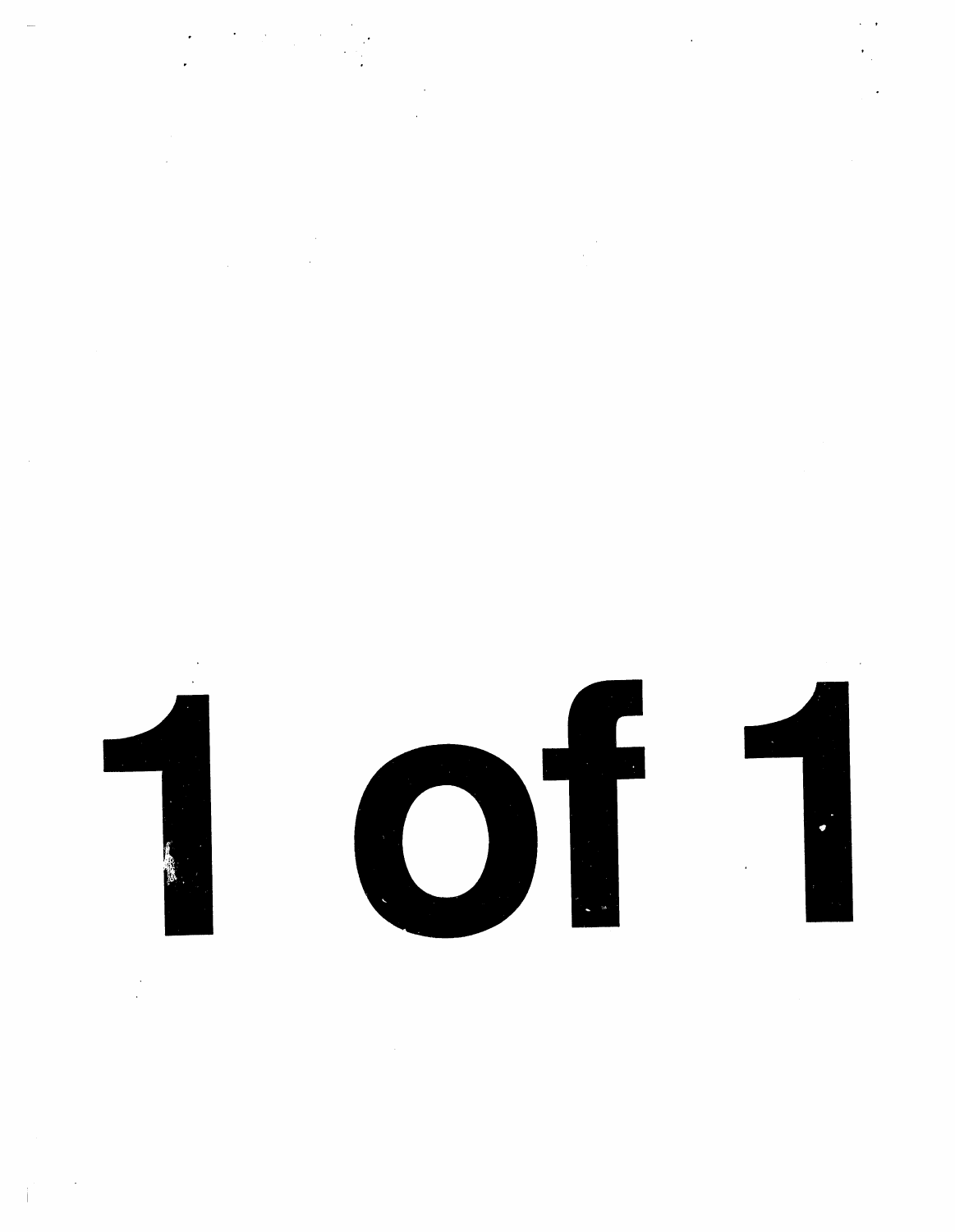## **Elevated Temperature Effects** on Concrete Properties

P. R. Grant R. S. Gruber Fluor Daniel, Inc.

C. Van Katwijk **Westinghouse Hanford Company** 

Date Published August 1993

To Be Presented at Natural Phenomena Hazards **Mitigation Conference** Atlanta, Georgia October 19-22, 1993

Prepared for the U.S. Department of Energy Office of Environmental Restoration and **Waste Management** 



Hanford Company Richland, Washington 99352

Hanford Operations and Engineering Contractor for the<br>U.S. Department of Energy under Contract DE-AC06-87RL10930

Copyright License By acceptance of this article, the publisher and/or recipient acknowledges the U.S. Government's right to retain a nonexclusive, royalty-free license in and to any copyright covering this paper.

MASTER

**Approved for Public Release**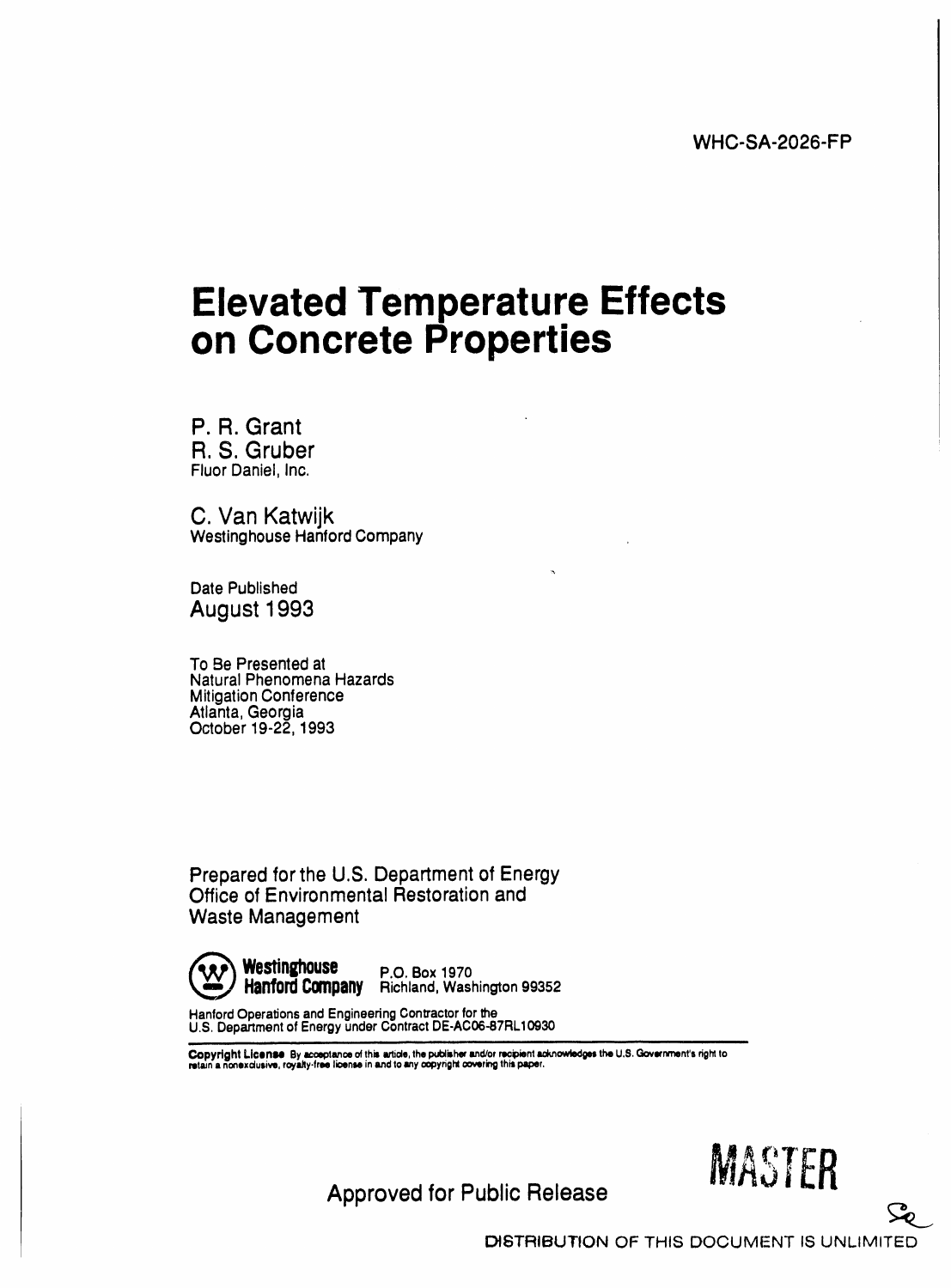## **ELEVA***T***ED TEMPERATURE EFFECTS ON CONCRETE PR**O**PERTIES**

**P. R. Grant R. S.** *G***r**u**b**e**r FhtorDa**n**i**e**l, Inc.** 3333 **Mich**e**lson Driv**e **Irvin**e*,* **Ca**l**ifornia 927**3**0**

**C. V**an **Kat**w**i**j**k " W**e**stinghous**e**HanfordCompany** 333**3 Mich**e**ls**o**n Driv**e **Irvin**e**,***C***alifornia 92730**

### **ABSTRACT**

**Th**e **d**e**signo**f f**acil**i**ti**e**sto process or** sto**re radi**o**ac**tive**wastespr**e**sents**m**any chall**en**gin**g **engineer**i**ng problems. Such facilities m**u**st not only provid**e **for safe storage of radioactivew**as**tes butthey m**u**st** al**so be able to** *m***a**i**nta**in**con**fi**nem**e**ntof** th**ese mate**ri**als d**u**r**i**ng and**a**fter** n**a**tu**ralph**e**nomena**e**v**e**nts.**

Heat generated by the radioactive decay of the wastes will cause the temperature of the co**n**c**r**e**te** co**ntainm**e**ntstructu**re **to in**c**rease to a** ma**gn**itu**de h**i**gh**e**r** th**a**n th**at fo**u**nd** in co**nventi**o**nalstru**ctu**res.** Th**ese ele**v**ated**te**mperatur**es**will ca**u**se st**re**ng**th**-r**e**latedcon**c**rete** properties to degrade over time. For concrete temperatures less than 150 °F, no **r**e**d**uc**tion**in **strengthis tak**en a**nd** th**e provisio**n**s of ACI 3**4**9, w**hic**h states** tha**t** hi**gher** te**mpe**ra**tur**es **ar**e **allow**e**d if t**e**sts** ar**e provided** to e**v**al**ua**te **the r**e**du**c**tion**in co**n**c**re**te strength properties, apply.

**Me**th**odsproposed**in a **Pa**c**i**fic **Northw**es**tLabo**ra**tory(PNL) repo**rt**, Modeling of Time-VariantConcretepro***v***ertiesatElevatedTem***v***eratures,can**be **usedto** e**v**al**ua**te the eff**ec**ts **of el**e**vat**ed te**mpe**ra**tures on concr**ete p**ro**pert**i**es**. Us**ing **these m**od**i**fied co**ncrete** p**ro**pert**i**es th**e** ca**pacity of a** co**n**cre**te stru**c**ture***,***subjectedto** e**l**e**vated** te**mperature**s*,***to r**esi**st naturalph**e**nomenaha**z**ardscan**be **d**e**term**i**ned.**

**An** un**d**e**rgro**un**d r**ein**forced c**o**ncr**e**te vault wa**s designed to provide interim storage for 2,000 stainless steel To meet the requirements of ACI 349 and<br>canisters filled with vitrified high-level radioactive wastes. DOE-STD-1020-92, a thermal analysis was performed to canisters filled with vitrified high-level radioactive wastes. DOE-STD-1020-92, a thermal analysis was performed to<br>Heat generated by radioactive decay of the canister contents determine the temperatures that the concrete Heat generated by radioactive decay of the canister contents determine the temperatures that the concrete vault will<br>will raise the internal temperature of the vault and the experience during its service life and what effe will raise the internal temperature of the vault and the experience during its service life and what effect those<br>temperature of the vault's concrete above that found in temperatures will have on the strength and serviceab temperature of the vault's concrete above that found in normally designed buildings.

Codes such as  $ACI$  349 [1] limit the long-term based on ting temperature of concrete structures to  $150 °F$ . properties. **operating** temperature of concrete structures to 150 °F. **H**i**gher**te**mpe**ra**tur**es**may** be al**lowedif tes**ts **are provid**edto eval**ua**te the **r**e**d**ucti**o**n **in strength** a**nd** thi**sreductiois**n **FACILITY DESCRI***F***FION appli**ed to the **d**es**i**gn **allowabl**e**s. It i**s **r**e**quir**e**d by** DOE-STD-1020-92 [2] that if material strengths are This interim storage vault is approximately 165 ft by expected to decrease over the life of the structure, then code 175 ft and is embedded approximately 50 ft into the gr expected to decrease over the life of the structure, then code

**INTRODUCTION** al**lowable** s**tr**e**ngthsshould be r**ed**u**ce**d to account for th***/*s **d**e**gradation.**

> **he** concrete. The design of the facility to withstand natural **ph**e**nom**e**nahazards** an**d o**the**r d**es**i**gn **b**as**is a**cc**id**e**nts was**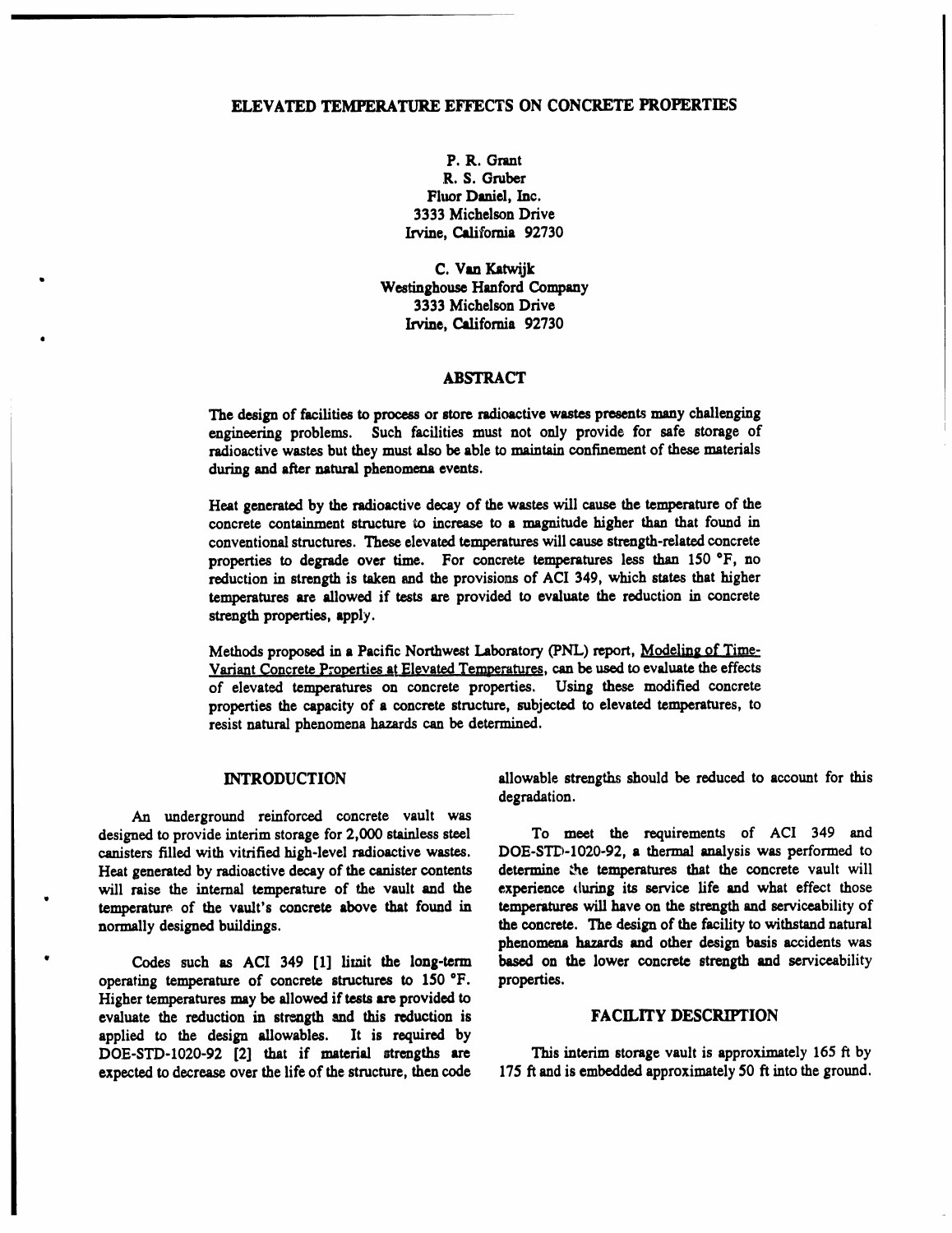The vault is divided into three cells connected at the ends by intake and exhaust plenums. The top of the vault's roof is at grade level to allow access, with the use of a heavy shielded canister transporter (SCT), for the installation and removal of canisters through shield plugs in the vault roof.

A natural convection cooling system is provided to control the temperature of the stored vitrified wastes and to limit the maximum temperature that the concrete structure will experience. The cooling system is composed of two intake structures (stacks) located at one end of the vault and a single exhaust stack located at the opposite end of the vault.

This interim storage vault has a specified service life of 40 years.

## **CONCRETE TEMPERATURES**

Because the vault cooling system is passive and convection driven, surface temperatures and through wall thermal-gradient variations within the fully loaded vault are dependent primarily on the ambient temperature of the intake air. Heat transfer and fluid flow analysis of the vault cooling system have established the relationship between the ambient air temperature and the vault concrete surface temperatures.

Climatological data for the Hanford Site representing 90 years was used with the heat transfer and fluid flow analysis to determine (1) concrete temperature ranges and their durations for establishing concrete properties, and (2) extreme temperature time histories to establish wall temperatures and gradients for stress analyses.

The relationship between the ambient air temperatures and concrete temperatures was used to determine the threshold temperatures, i.e., ambient air temperatures at which the concrete temperatures exceed 150 °F, at various points within the vault. From the climatological data and threshold temperatures, the total duration and average temperature that the concrete will be above 150 °F throughout the vault's 40-year service life was established.

The vault operating temperatures were found to vary between -27 °F and 200 °F with average operating temperatures at various places within the range of 50 °F to 120 °F.

## **CONCRETE PROPERTIES**

An extensive search of existing literature was performed to establish the validity of the use of structural concrete at temperatures above 150 °F, and a relationship between design properties and temperature duration. The Portland Cement Association Construction Technology Laboratory was engaged as a consultant to assist in and review the effort of establishing appropriate design properties.

Conventional concrete is subject to significant transformations when subjected to elevated temperatures. Aggregates may be subject to crystal transformations leading to increases in volume or shrinkage associated with dehydration. Changes associated with the concrete aggregates seem to occur above 500 °F and are not considered significant for this application [3].

Changes in hardened cement begin at low and moderate temperatures and continue over time. At ambient temperatures, 30% to 60% of the volume of cement paste and between 2% and 10% of the volume of concrete are occupied by free or evaporative water. As the temperature increases, this free water is lost until at about 220 °F all the free water is lost. Above 220 °F, and with sufficient exposure, chemically combined water will be driven out until dehydration is complete at approximately 1550 °F [3].

Based on the loss of hydrated water at temperatures above 220 °F, it was decided to limit the long-term exposure of structural concrete to 200 °F. Low-temperature refractory concrete was placed adjacent to the vault roof and walls adjacent to the canisters. The refractory concrete served to limit the long-term exposure of the structural concrete to temperatures below 200 °F and to attenuate thermal stresses caused by daily ambient temperature variations. See Figures 1 and 2.



Inside, Hot Face

Figure 1. Vault Roof Cross Section.

Extensive literature establishing the properties of concrete exposed to short-term elevated temperatures such as fires was found. However, scant literature was found to establish design properties for concrete exposed to the longterm elevated temperatures anticipated in this vault.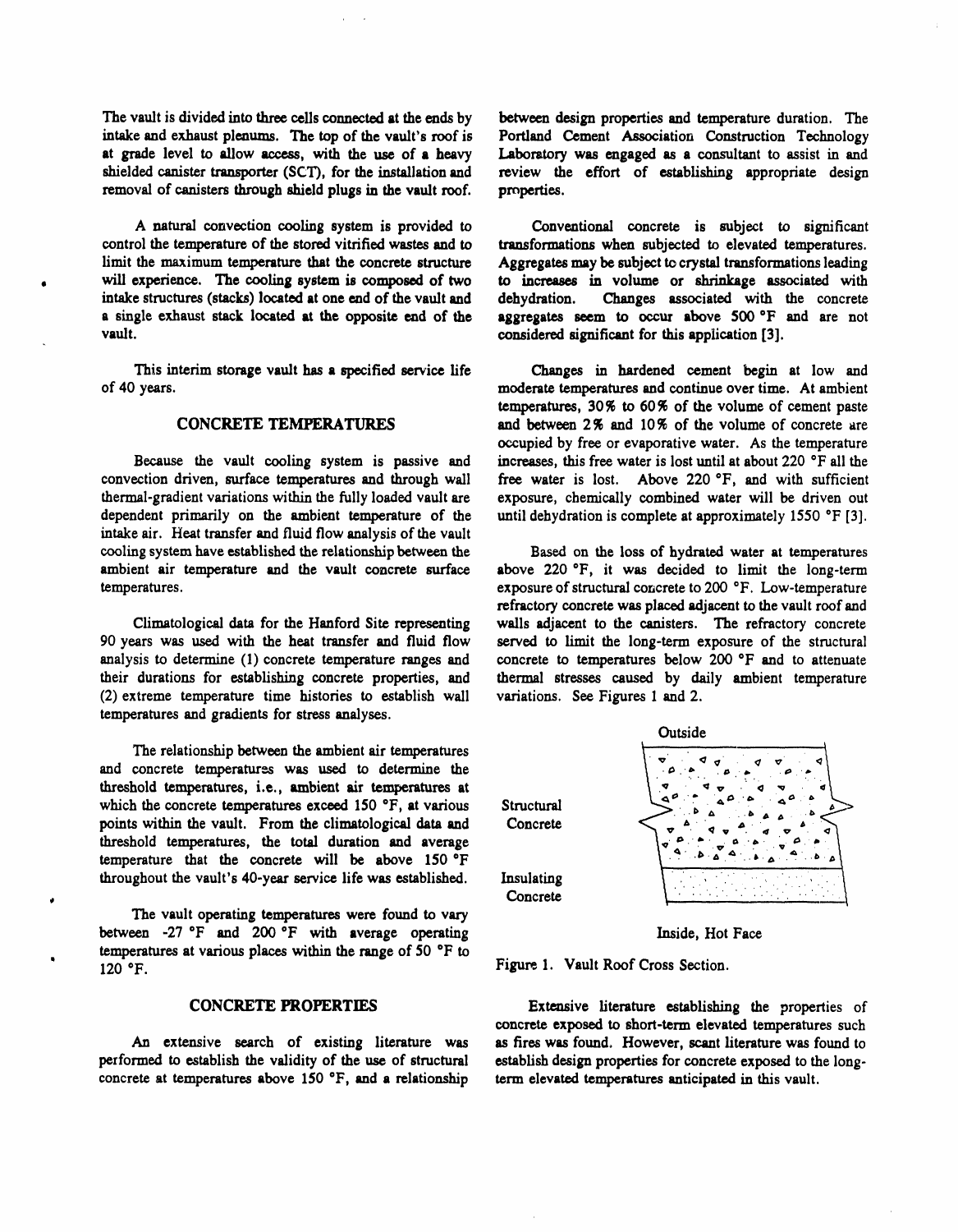

Figure 2. Insulating Concrete, Daily Temperature Variations.

The most applicable document found was the PNL report. Modeling of Time-Variant Concrete Properties at Elevated Temperatures [4]. This report is an analysis by the Portland Cement Association of a series of tests on concrete exposed to temperatures as high as 450 °F for periods of nearly 3 years at the Hanford Site in Washington State.

The three properties that are most significant in the design process are compressive strength, modulus of elasticity, and creep coefficient. Concrete strength is used for normal flexural and axial load design. Modulus of elasticity and creep coefficient are used for calculating the deflection in the vault roof subjected to moving loads from the heavy SCT.

The predicted time-dependent and temperature-related modulus of elasticity and strength can be determined directly from the PNL report. The equations take the following form:

$$
E = 5.3947 + 0.1233 S - 0.006751 T - 0.1786 \log(t+1)
$$
  
\n
$$
f'_c = 4416.338 + 490.919 S - 4.714 TA - 230.241
$$
  
\n
$$
\log_c(t+1) + 1.273 TB \log_c(t+1)
$$

where

- $E$ predicted value of modulus of elasticity  $=$  $(10^6 \,\text{psi})$
- $f_c$ predicted value of compressive strength (psi)
- S nominal initial compressive strength of  $\equiv$ concrete  $(10^3 \text{ psi})$
- $T$ constant value of temperature (°F)

$$
TA = max[0, T-350]
$$
 ( ${}^{\circ}F$ )

- TB  $= max[0, 350-T]$  (°F)
	- time at constant temperature (days).

Figures 3 and 4 show the reductions in properties of concrete subjected to continuously elevated temperatures for several years.



Figure 3. Modulus of Elasticity.



Figure 4. Compressive Strength.

The design concrete properties are extrapolations to 40 years of concrete properties measured after 3 years of exposure to elevated temperatures. Due to the uncertainties of this extrapolation, conservative reductions corresponding to exposures of approximately 250 °F for 40 years were chosen.

The vault base mat and walls were designed for  $f_c' =$  $4,000$  lbf/in<sup>2</sup> while the compressive strength was specified to be 5,000 lbf/in<sup>2</sup> at 90 days. The vault roof, subjected to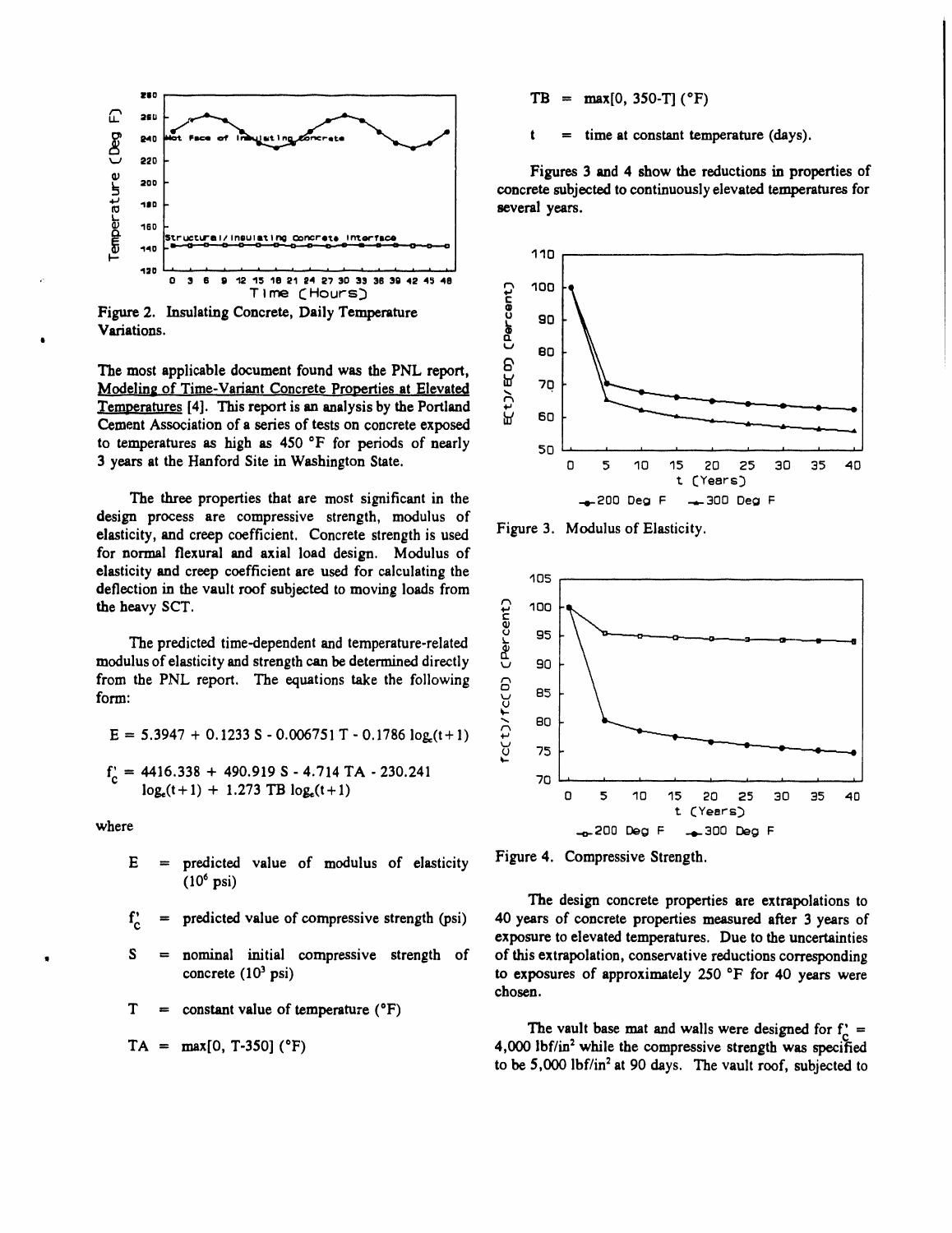**the load**s **fr**o**m the he**a**vy** S**CT, is** *s***e**n**siti**v**e to i**m**medi**a**te and S'**I**T,ESS** A**NALYSIS long-term deflections. To control deflections in the v**a**ult**  $\frac{1}{2}$  roof, an increased design compressive strength of Besides the mechanical and environmental loading to  $5.000 \text{ lbf/in}^2$  with a specified compressive strength of which the vault is subjected, the heat source and a 5,000 lbf/in<sup>2</sup> with a specified compressive strength of which the vault is subjected, the heat source and  $(6,000)$  lbf/in<sup>2</sup> at 90 days was chosen for the vault roof. The thermal cycling creates significant thermal stre  $6,000$  lbf/in<sup>2</sup> at 90 days was chosen for the vault roof. The v**a**ul**t** i**s not expected to be** i**n serv**i**ce for s**e**vera**l **years after** completion. Therefore, the specification of the strength at Through-section gradients are caused by both steady-<br>90 days allows the concrete to gain its specified strength state conditions with heat flux not equal to zero, 90 days allows the concrete to gain its specified strength state conditions with heat flux not equal to zero, and by<br>with a more economical, lower cement content mix. time-variant transient conditions. Maximum gradients ma with a more economical, lower cement content mix.

had to be considered in the design of the vault roof. At low the steady-state gradient. It is anticipated that it will require<br>to moderate temperatures, creep originates in the cement 2 years to fill the vault to its desig to moderate temperatures, creep originates in the cement 2 years to fill the vault to its design capacity. The heat<br>paste and represents the mutual approach of adjacent source is added to the vault so slowly that it can be paste and represents the mutual approach of adjacent particles of cement gel while driving out water in the gaps between the particles. Temperature affects creep rate by loading for the source needs to be considered. However, facilitating the diffusion of water from the paste and by because the vault is cooled by natural convection, facilitating the diffusion of water from the paste and by because the vault is cooled by natural convection, significant<br>dehydrating free and hydrated water [3]. Creep is transients are caused by the daily and seasonal inl dehydrating free and hydrated water [3]. Creep is transients are caused b<br>accounted for by factoring the immediate deflections by the temperature variations. **accounted for by fac**to**ring** th**e immedia**te **deflectio**ns **by** th**e** te**mpe**rat**u***r***e v**a**riatio**ns**. "cr**ee**pcoef**fi**cient," ACI 349***,* **9.5.2.5. Creep r**a**te**s **report**ed in the PCA testing [5] were compared with other reported Transient heat-transfer analyses were performed which<br>rates [6]. At the temperature ranges anticipated in the indicated that the vault, due to the phase lag between rates [6]. At the temperature ranges anticipated in the indicated that the vault, due to the phase lag between surface<br>design, a "creep rate maximum" or creep rate greater than and internal concrete temperatures, was unres design, a "creep rate maximum" or creep rate greater than and internal concrete temperatures, was unresponsive to<br>that found at higher and lower temperatures was found in daily temperature fluctuations (see Figures 1 and 2 that found at higher and lower temperatures was found in both the testing and literature search. See Figure 5.

 $\overline{c}$ 



**Figure** 5. Local Creep Rate Maximum.

concrete code committee (CEB) [7] provides methods for temperaturestimating creep and shrinkage as a function of stress, concrete. est**im**atin**g c**r**eep** an**d shrink**a**g**e a**s a func**tio**n of stress, concre**te**. m**embe**r s**ize, te**mp**era**tu**re**, humi**di**ty,** an**d age**. **The cr**ee**p** coefficient estimated by this method corresponded closely to Based on informal consultations with experts in this that developed from the measured creep rates. field, a literature search, and working directly with a

**be** es**timated by the super**po**sition of the maxi**m**u**m **g**ra**dien**t**s** Additionally, to control deflections, long-term creep caused by the change of temperature with respect to time on<br>o be considered in the design of the vault roof. At low the steady-state gradient. It is anticipated that it considered to be steady state, and no time-variant heat loading for the source needs to be considered. However,

> ambient temperature changes that were maintained for days **wo**uld **a**ffe**c**t **th**e inte**rn**al **conc**rete te**mp**e**r**a**tur**es**.**

**Th**e c**lima**to**logi**ca**l** da**ta w**ere rev**i**e**w**e**d t**o es**t**ab**li**s**h a** 2.5  $\uparrow$   $\left/\right$ *v* ch**an**g**e in** ambi**e**nt te**mpe**ratu**re** wi**th** a s**u**s**tained** p**eri**od of **a high dai**l**y** ave**rage** tem**p**era**tur**e**. A h**e**a**t**-**t**rans**f**e**r an**a**l**ys**is u*s*in**g** the **d**esign **h**eat **wa**v**e a***s* th**e d**riving functio**n** w**a**s **'**1**,5** pe**rf**ormed **o**n th**e** vault. The m**a**xim**u**m **g**r**a**di**en**ts produced conventional finite element methods. The loading o.s **de**termined **b**y th**e** th**e**rm**a**l gradi**e**nts **a**nd **e**l**e**v**at**ed temp**e**ratures w**e**r**e** combined with oth**e**r mechanical lo**a**d **o**  $\frac{1}{486}$  **o**  $\frac{1}{486}$  **u**sing the operating temperature combinations of ACI 349.

## **CONCLUSION**

In recognizing that elevated temperatures decrease the strength and serviceability of concrete structures over a This creep rate maximum may be associated with an strength and serviceability of concrete structures over a hal low free water viscosity in the anticipated period of time, a study was performed to determine the optimal low free water viscosity in the anticipated period of time, a study was performed to determine the temperature ranges. Using the elevated creep rate, a creep temperatures of the structural concrete during the desig temperature ranges. Using the elevated creep rate, a creep temperatures of the structural concrete during the design life<br>coefficient of 4 (two times that required by ACI 349) for the of the vault. Once the temperatures we coefficient of 4 (two times that required by ACI 349) for the of the vault. Once the temperatures were determined, an<br>40-vear exposure was estimated. The European model evaluation was made to determine the impact of these 40-year exposure was estimated. The European model evaluation was made to determine the impact of these concrete code committee (CEB) [7] provides methods for temperatures on the strength and serviceability of the

field, a literature search, and working directly with a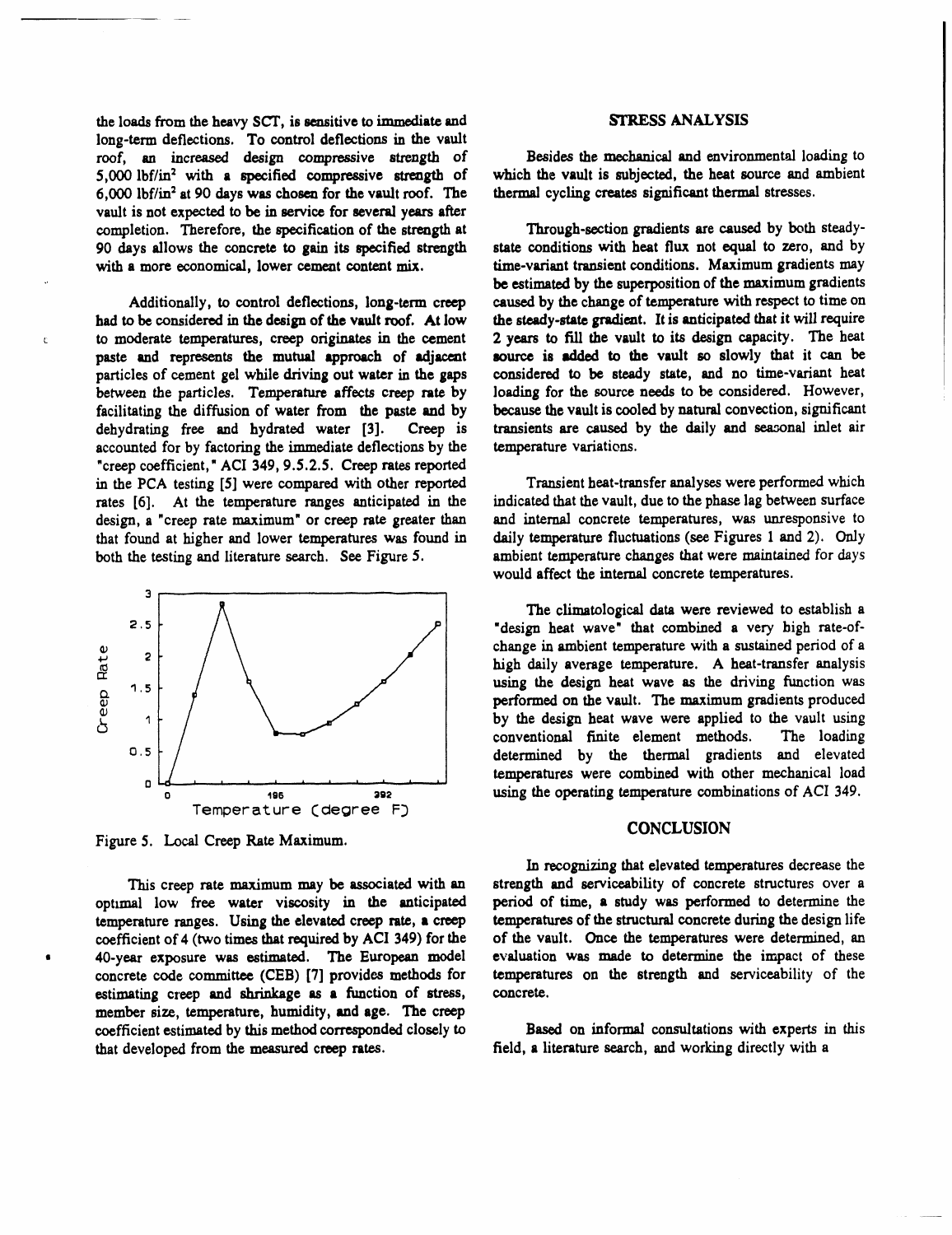consultant, a methodology was developed to predict the design strength of the concrete at the end of 40 years. The design of the vault to resist the applied operational, thermal, and natural phenomena loads then proceeded based on the reduced concrete properties. As a result, it is believed a structure now exists that will perform its design function for its entire design life.

## **REFERENCES**

[1] American Concrete Institute, Code Requirements for Nuclear Safety Related Concrete Structures, ACI 349R-85, Detroit, Michigan, March, 1986.

 $\overline{\phantom{a}}$ 

- [2] U.S. Department of Energy, Natural Phenomena Hazards Design and Evaluation Criteria for Department of Energy Facilities, DOE-STD-1020-92, final draft, Washington, D.C., February, 1993.
- [3] Naus, D. J., A Review of the Effects of Elevated Temperature on Concrete Materials and Components with Particular Reference to the Modular High-Temperature Gas-Cooled Reactor (MHTGR), Pressure Vessel Technology Section, Oak Ridge National Laboratory, March, 1988.
- [4] Henager, C. H., Modeling of Time-Variant Concrete Properties at Elevated Temperatures, Pacific Northwest Laboratory, Richland, Washington, April, 1988.
- [5] Portland Cement Association, Effects of Long-Term Exposure to Elevated Temperatures on the Mechanical Properties of Hanford Concrete, Construction Technology Laboratory, Richland, Washington, October, 1981.
- [6] Geymayer, H. G., Effect of Temperature on Creep of Concrete; A Literature Review, American Concrete Institute, SP-34.
- [7] Comite Euro-International du Beton, CEB-FIP Model Code 1990, Bulletin D'information, No. 203, Lausanne, July, 1991.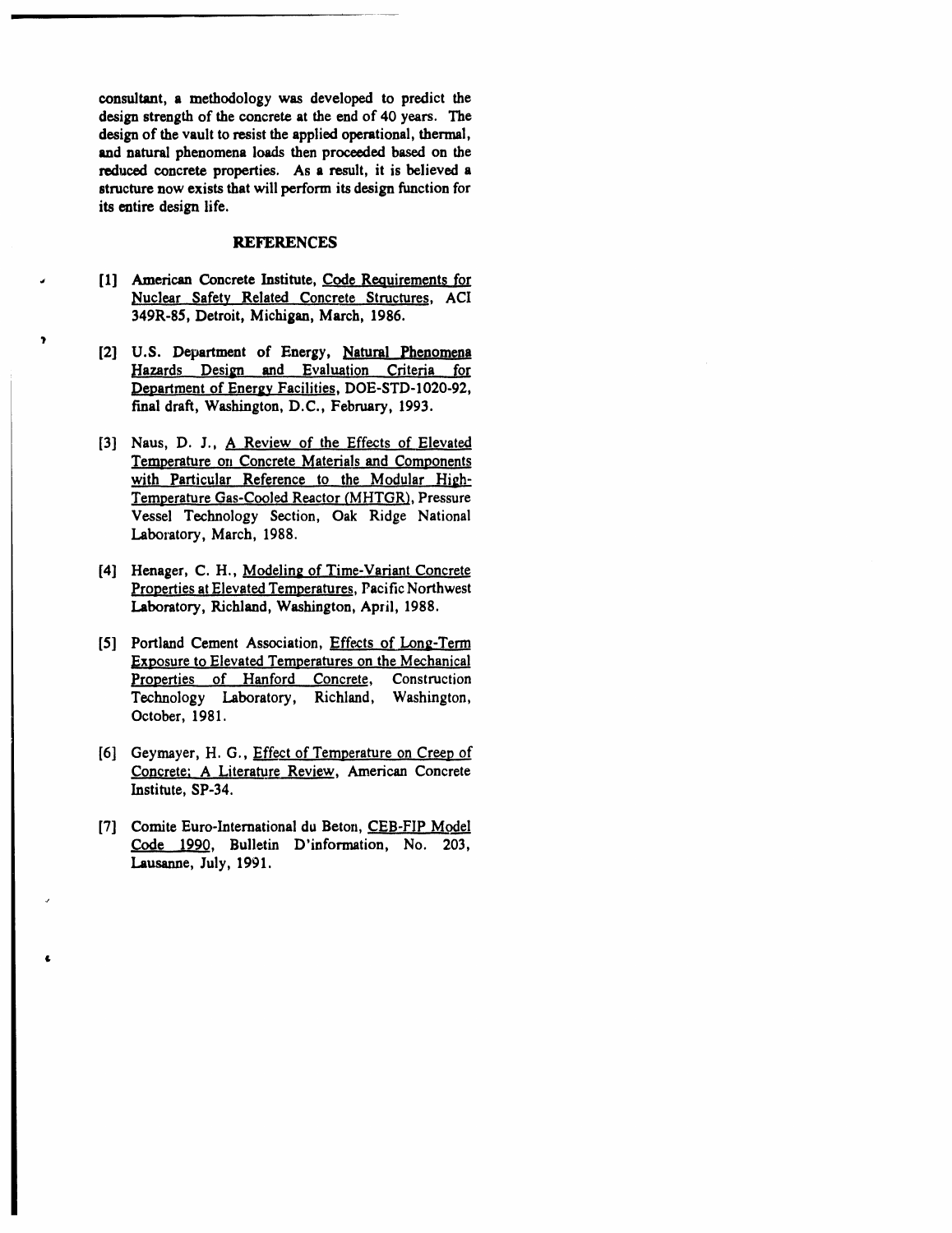## **DISTRIBUTION**

Number of Copies

OFFSITE

 $\overline{\mathbf{4}}$ 

 $\pmb{\mathcal{A}}$ 

 $\mathbf{r}$ 

 $\pmb{\epsilon}$ 

 $\pmb{\epsilon}$ 

| Fluor Daniel, Inc.<br>3333 Michelson |  |
|--------------------------------------|--|
| Irvine, California 92730             |  |
|                                      |  |

P. R. Grant (2)<br>R. S. Gruber (2)

## ONSITE

17

| 5 | U.S. Department of Energy,<br>Richland Operations Office                                                                                  |                                                                            |
|---|-------------------------------------------------------------------------------------------------------------------------------------------|----------------------------------------------------------------------------|
|   | R. W. Brown (5)                                                                                                                           | $R3 - 73$                                                                  |
|   | Westinghouse Hanford Company                                                                                                              |                                                                            |
|   | L. R. Burks<br>P. Felise<br>J. R. Phillips<br>C. Van Katwijk (10)<br>Document Processing Center<br>Information Release Administration (3) | $G6 - 14$<br>$G6 - 06$<br>$G6 - 06$<br>$G6 - 06$<br>$G6 - 51$<br>$A3 - 36$ |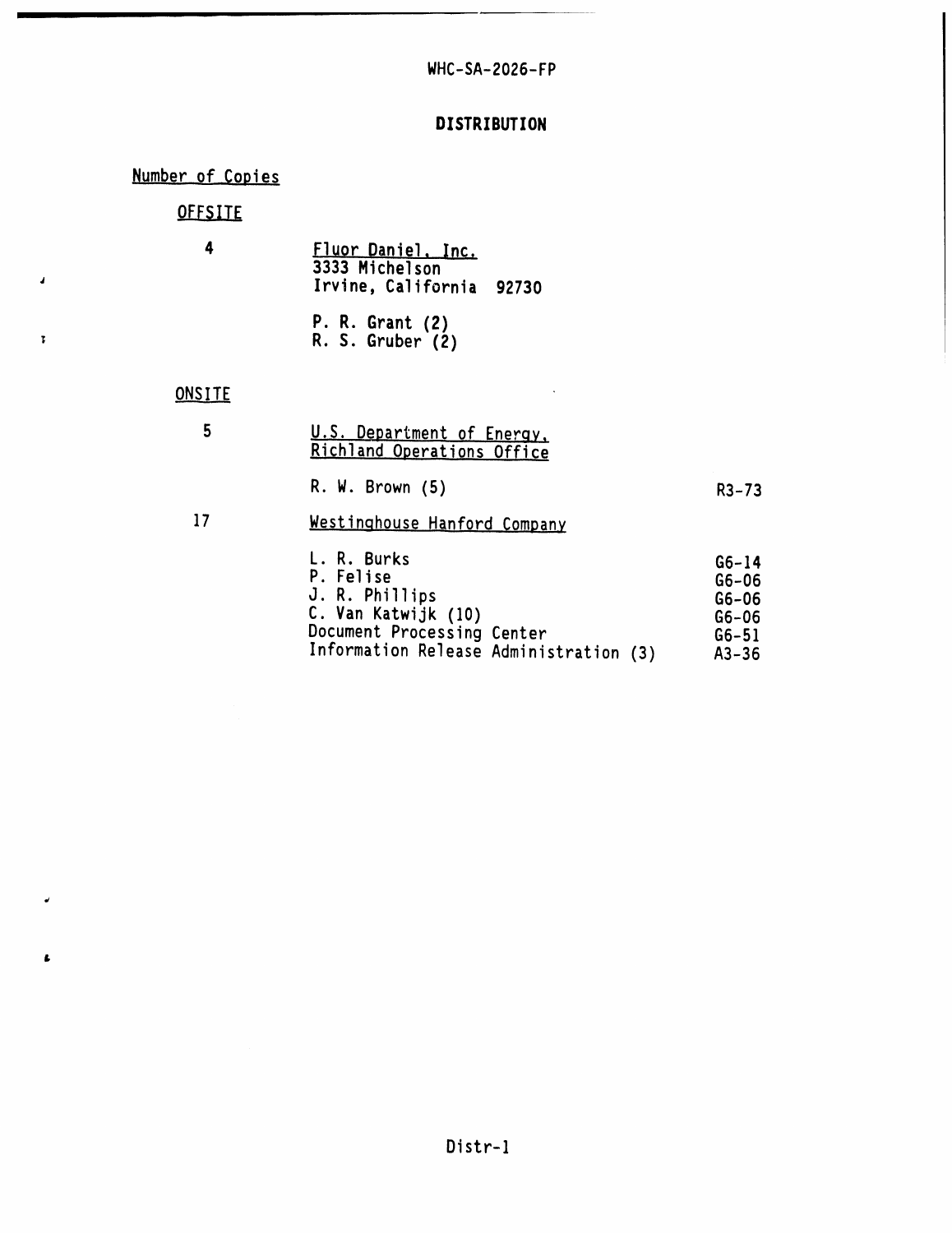



# $\overline{\mathbf{P}}$  $\overline{a}$  $\widetilde{\bm{u}}$